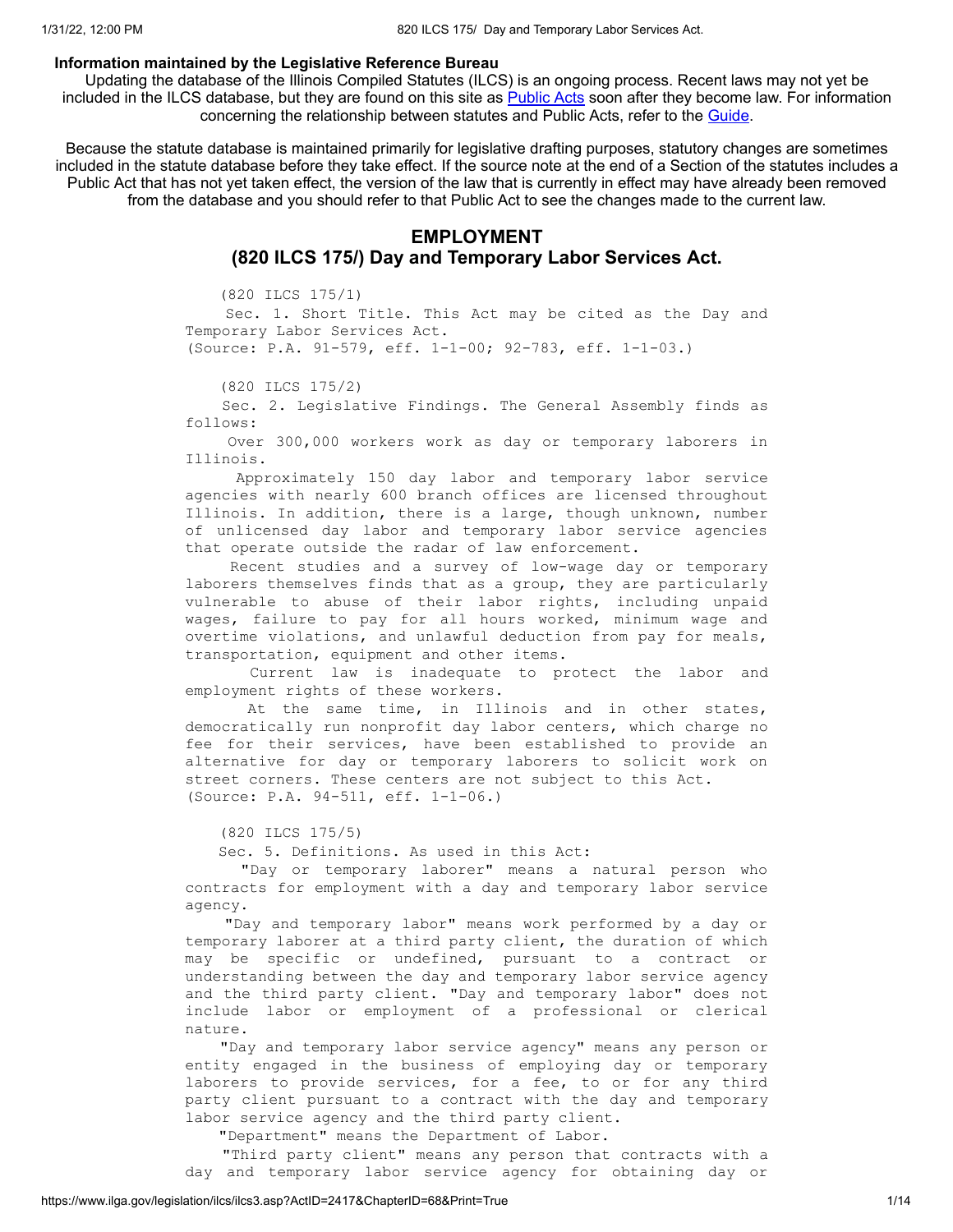temporary laborers.

"Person" means every natural person, firm, partnership, copartnership, limited liability company, corporation, association, business trust, or other legal entity, or its legal representatives, agents, or assigns. (Source: P.A. 94-511, eff. 1-1-06; 95-499, eff. 8-28-07.)

(820 ILCS 175/10)

Sec. 10. Employment Notice.

(a) Whenever a day and temporary labor service agency agrees to send one or more persons to work as day or temporary laborers, the day and temporary labor service agency shall provide to each day or temporary laborer, at the time of dispatch, a statement containing the following items on a form approved by the Department:

(1) the name of the day or temporary laborer;

(2) the name and nature of the work to be performed and the types of equipment, protective clothing, and training that are required for the task;

(3) the wages offered;

(4) the name and address of the destination of each day or temporary laborer;

(5) terms of transportation; and

(6) whether a meal or equipment, or both, are

provided, either by the day and temporary labor service agency or the third party client, and the cost of the meal and equipment, if any.

If a day or temporary laborer is assigned to the same assignment for more than one day, the day and temporary labor service agency is required to provide the employment notice only on the first day of the assignment and on any day that any of the terms listed on the employment notice are changed.

If the day or temporary laborer is not placed with a third party client or otherwise contracted to work for that day, the day and temporary labor service agency shall, upon request, provide the day and temporary laborer with a confirmation that the day or temporary laborer sought work, signed by an employee of the day and temporary labor service agency, which shall include the name of the agency, the name and address of the day or temporary laborer, and the date and the time that the day or temporary laborer receives the confirmation.

(b) No day and temporary labor service agency may send any day or temporary laborer to any place where a strike, a lockout, or other labor trouble exists.

(c) The Department shall recommend to day and temporary labor service agencies that those agencies employ personnel who can effectively communicate information required in subsections (a) and (b) to day or temporary laborers in Spanish, Polish, or any other language that is generally understood in the locale of the day and temporary labor service agency.

(Source: P.A. 99-78, eff. 7-20-15; 100-517, eff. 6-1-18.)

(820 ILCS 175/12)

Sec. 12. Recordkeeping.

(a) Whenever a day and temporary labor service agency sends one or more persons to work as day or temporary laborers, the day and temporary labor service agency shall keep the following records relating to that transaction:

(1) the name, address and telephone number of each third party client, including each worksite, to which day or temporary laborers were sent by the agency and the date of the transaction;

(2) for each day or temporary laborer: the name and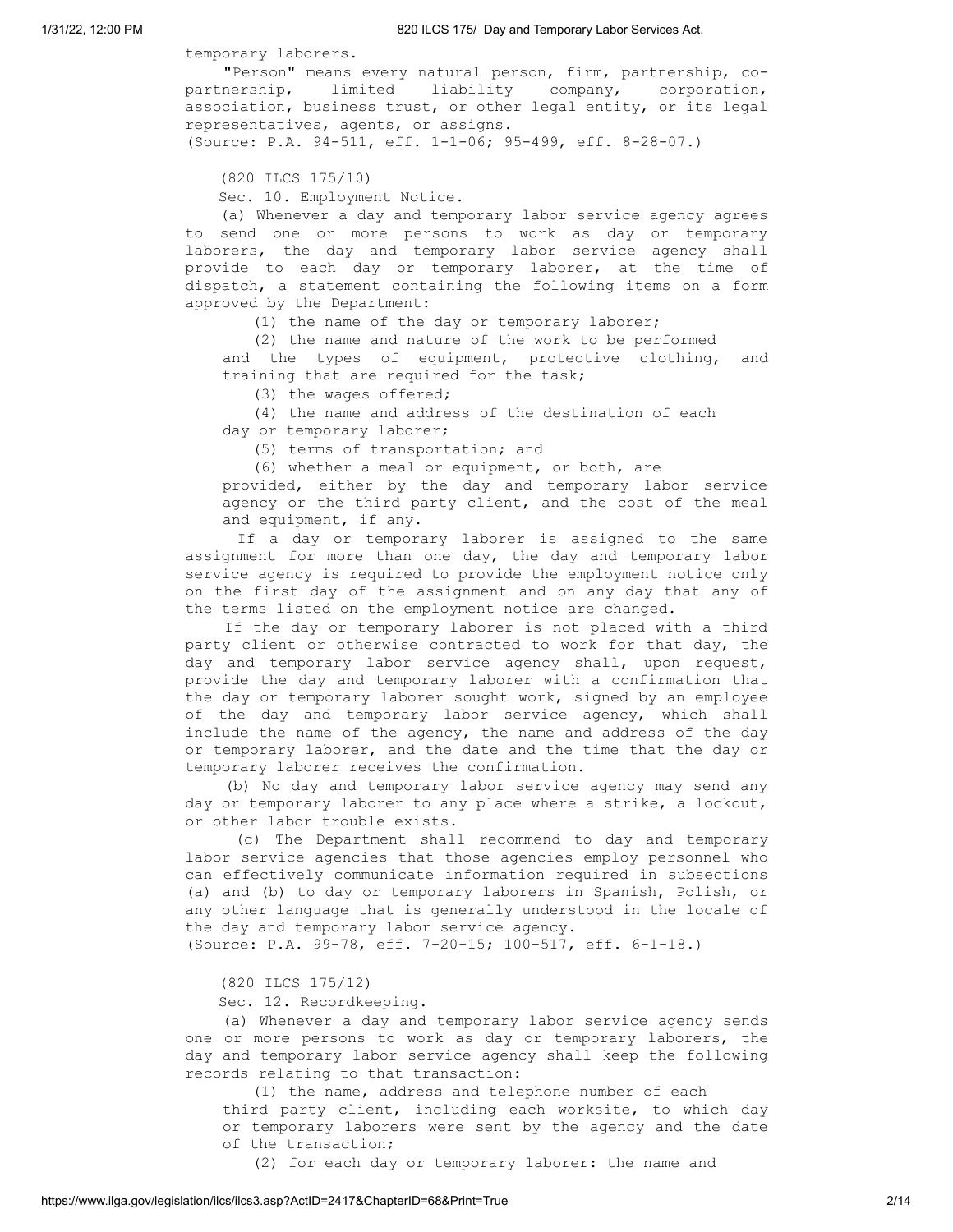address, the specific location sent to work, the type of work performed, the number of hours worked, the hourly rate of pay and the date sent. The term "hours worked" has the meaning ascribed to that term in 56 Ill. Adm. Code 210.110 and in accordance with all applicable rules or court interpretations under 56 Ill. Adm. Code 210.110. The third party client shall be required to remit all information required under this subsection to the day and temporary labor service agency no later than 7 days following the last day of the work week worked by the day or temporary laborer. Failure of a third party client to remit such information to a day and temporary labor service agency shall not be a defense to the recordkeeping requirement of this Section;

(3) the name and title of the individual or individuals at each third party client's place of business responsible for the transaction;

(4) any specific qualifications or attributes of a day or temporary laborer, requested by each third party client;

(5) copies of all contracts, if any, with the third party client and copies of all invoices for the third party client;

(6) copies of all employment notices provided in accordance with subsection (a) of Section 10;

(7) deductions to be made from each day or temporary laborer's compensation made by either the third party client or by the day and temporary labor service agency for the day or temporary laborer's transportation, food, equipment, withheld income tax, withheld social security payments and every other deduction;

(8) verification of the actual cost of any equipment or meal charged to a day or temporary laborer;

(9) the race and gender of each day or temporary laborer sent by the day and temporary labor service agency, as provided by the day or temporary laborer; and

(10) any additional information required by rules issued by the Department.

(b) The day and temporary labor service agency shall maintain all records under this Section for a period of 3 years from their creation. The records shall be open to inspection by the Department during normal business hours. Records described in paragraphs  $(1)$ ,  $(2)$ ,  $(3)$ ,  $(6)$ ,  $(7)$ , and  $(8)$  of subsection  $(a)$ shall be available for review or copying by that day or temporary laborer during normal business hours within 5 days following a written request. In addition, a day and temporary labor service agency shall make records related to the number of hours billed to a third party client for that individual day or temporary laborer's hours of work available for review or copying during normal business hours within 5 days following a written request. The day and temporary labor service agency shall make forms, in duplicate, for such requests available to day or temporary laborers at the dispatch office. The day or temporary laborer shall be given a copy of the request form. It is a violation of this Section to make any false, inaccurate or incomplete entry into any record required by this Section, or to delete required information from any such record. Failure by the third party client to remit time records to the day and temporary labor service agency as provided in paragraph (a)(2) shall constitute a notice violation by a third party client under Section 95 of this Act unless the third party client has been precluded from submitting such time records for reasons beyond its control. A failure by the third party client to provide time records in accordance with this subsection (b)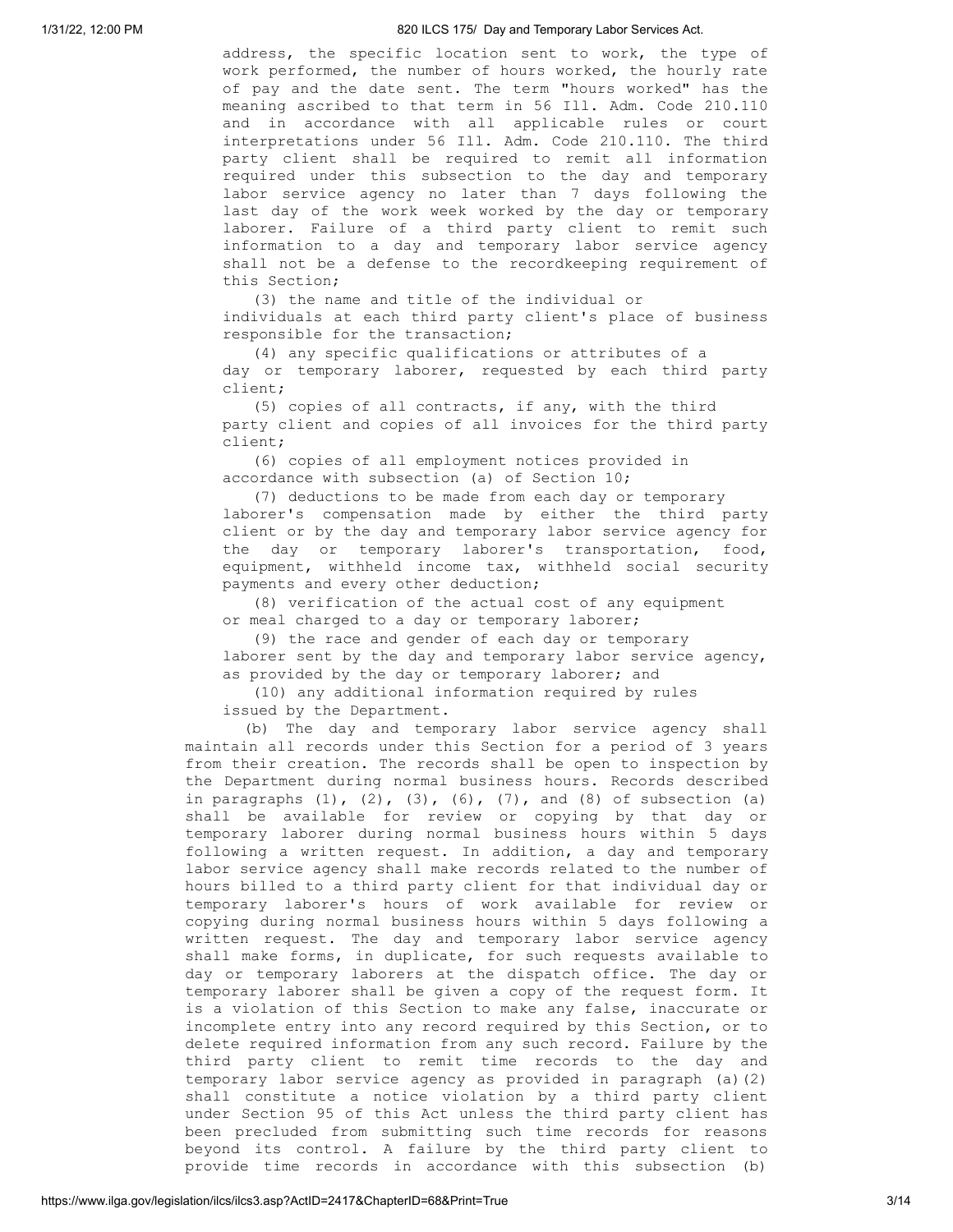shall not be a notice violation and shall not be the basis for a suit or other action under Section 95 of this Act against the day and temporary labor service agency. (Source: P.A. 94-511, eff. 1-1-06; 95-499, eff. 8-28-07.)

(820 ILCS 175/15)

Sec. 15. Meals. A day and temporary labor service agency or a third party client shall not charge a day or temporary laborer for any meal not consumed by the day and temporary laborer and, if consumed, no more than the actual cost of a meal. In no case shall the purchase of a meal be a condition of employment for a day or temporary laborer.

(Source: P.A. 94-511, eff. 1-1-06.)

(820 ILCS 175/20)

Sec. 20. Transportation.

(a) A day and temporary labor service agency or a third party client or a contractor or agent of either shall charge no fee to transport a day or temporary laborer to or from the designated work site.

(b) A day and temporary labor service agency is responsible for the conduct and performance of any person who transports a day or temporary laborer from the agency to a work site, unless the transporter is: (1) a public mass transportation system as defined in Section 2 of the Local Mass Transit District Act; (2) a common carrier; (3) the day or temporary laborer providing his or her own transportation; or (4) selected exclusively by and at the sole choice of the day or temporary laborer for transportation in a vehicle not owned or operated by the day and temporary labor service agency. If any day and temporary labor service agency provides transportation to a day or temporary laborer or refers a day or temporary laborer as provided in subsection (c), the day and temporary labor service agency may not allow a motor vehicle to be used for the transporting of day or temporary laborers if the agency knows or should know that the motor vehicle used for the transportation of day or temporary laborers is unsafe or not equipped as required by this Act or by any rule adopted under this Act, unless the vehicle is: (1) the property of a public mass transportation system as defined in Section 2 of the Local Mass Transit District Act; (2) the property of a common carrier; (3) the day or temporary laborer's personal vehicle; or (4) a vehicle of a day or temporary laborer used to carpool other day or temporary laborers and which is selected exclusively by and at the sole choice of the day or temporary laborer for transportation.

(c) A day and temporary labor service agency may not refer a day or temporary laborer to any person for transportation to a work site unless that person is (1) a public mass transportation system as defined in Section 2 of the Local Mass Transit District Act or (2) providing the transportation at no fee. Directing the day or temporary laborer to accept a specific car pool as a condition of work shall be considered a referral by the day and temporary labor service agency. Any mention or discussion of the cost of a car pool shall be considered a referral by the agency. Informing a day or temporary laborer of the availability of a car pool driven by another day or temporary laborer shall not be considered a referral by the agency.

(d) Any motor vehicle that is owned or operated by the day and temporary labor service agency or a third party client, or a contractor or agent of either, or to which a day and temporary labor service agency refers a day or temporary laborer, which is used for the transportation of day or temporary laborers shall have proof of financial responsibility as provided for in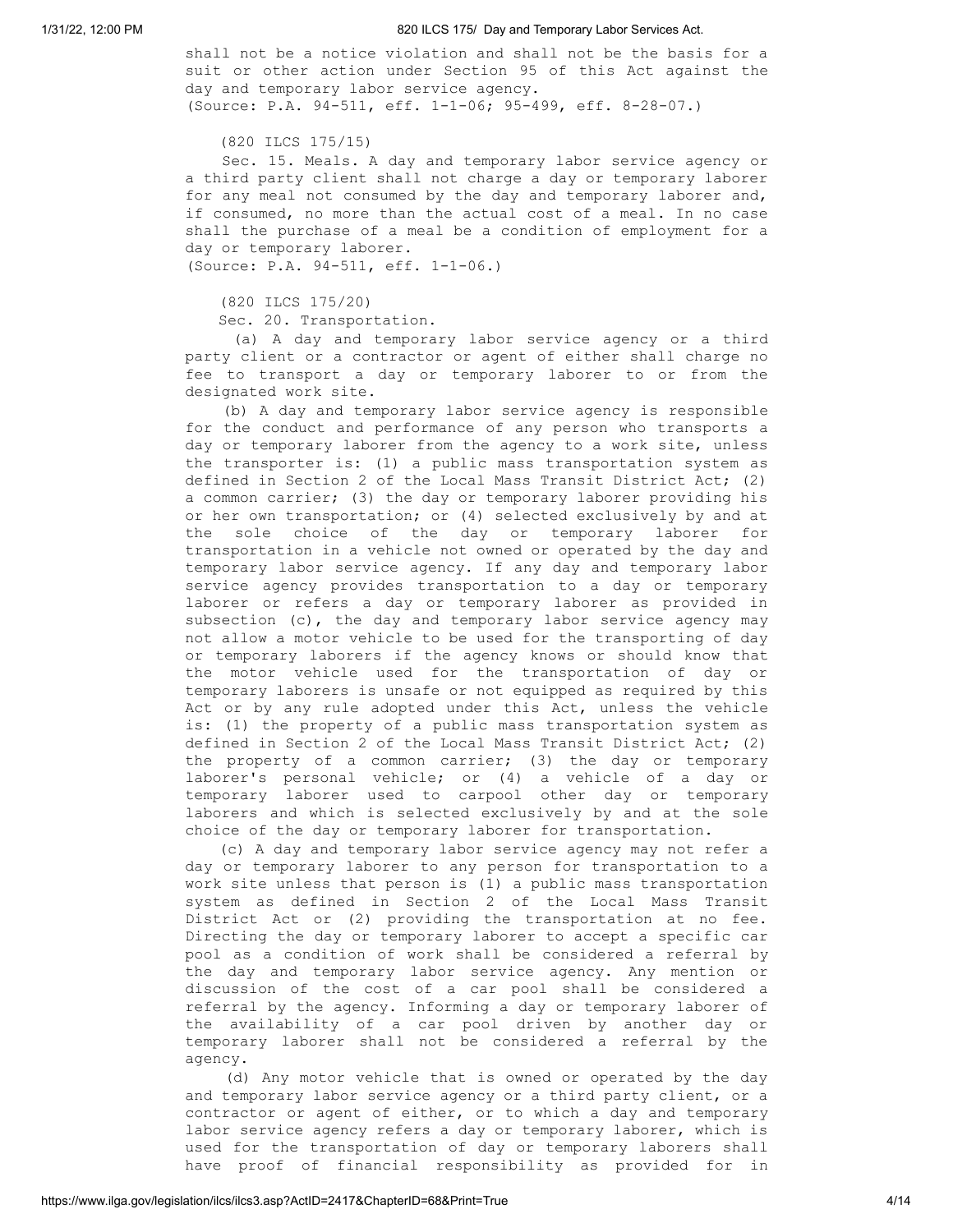Chapter 8 of the Illinois Vehicle Code or as required by Department rules. The driver of the vehicle shall hold a valid license to operate motor vehicles in the correct classification and shall be required to produce the license immediately upon demand by the Department, its inspectors or deputies, or any other person authorized to enforce this Act. The Department shall forward a violation of this subsection to the appropriate law enforcement authorities or regulatory agencies, whichever is applicable.

(e) No motor vehicle that is owned or operated by the day and temporary labor service agency or a third party client, or a contractor or agent of either, or to which a day and temporary labor service agency refers a day or temporary laborer, which is used for the transportation of day or temporary laborers may be operated if it does not have a seat and a safety belt for each passenger. The Department shall forward a violation of this subsection to the appropriate law enforcement authorities or regulatory agencies, whichever is applicable.

(f) If the day or temporary laborer is provided transportation from the point of application to the worksite by the hiring labor service agency operating pursuant to this Act, the day or temporary laborer shall also be provided transportation back to the point of application, unless the day or temporary laborer advises or agrees prior to leaving for the place of employment to obtain alternative transportation after the work shift is completed.

(Source: P.A. 100-517, eff. 6-1-18.)

(820 ILCS 175/25)

Sec. 25. Day or temporary laborer equipment. For any safety equipment, clothing, accessories, or any other items required by the nature of the work, either by law, custom, or as a requirement of the third party client, the day and temporary labor service agency or the third party client may charge the day or temporary laborer the market value of the item temporarily provided to the day or temporary laborer by the third party client if the day or temporary laborer fails to return such items to the third party client or the day and temporary labor service agency. For any other equipment, clothing, accessories, or any other items the day and temporary labor service agency makes available for purchase, the day or temporary laborer shall not be charged more than the actual market value for the item.

(Source: P.A. 94-511, eff. 1-1-06.)

(820 ILCS 175/30)

Sec. 30. Wage Payment and Notice.

(a) At the time of payment of wages, a day and temporary labor service agency shall provide each day or temporary laborer with a detailed itemized statement, on the day or temporary laborer's paycheck stub or on a form approved by the Department, listing the following:

(1) the name, address, and telephone number of each

third party client at which the day or temporary laborer worked. If this information is provided on the day or temporary laborer's paycheck stub, a code for each third party client may be used so long as the required information for each coded third party client is made available to the day or temporary laborer;

(2) the number of hours worked by the day or temporary laborer at each third party client each day during the pay period. If the day or temporary laborer is assigned to work at the same work site of the same third party client for multiple days in the same work week, the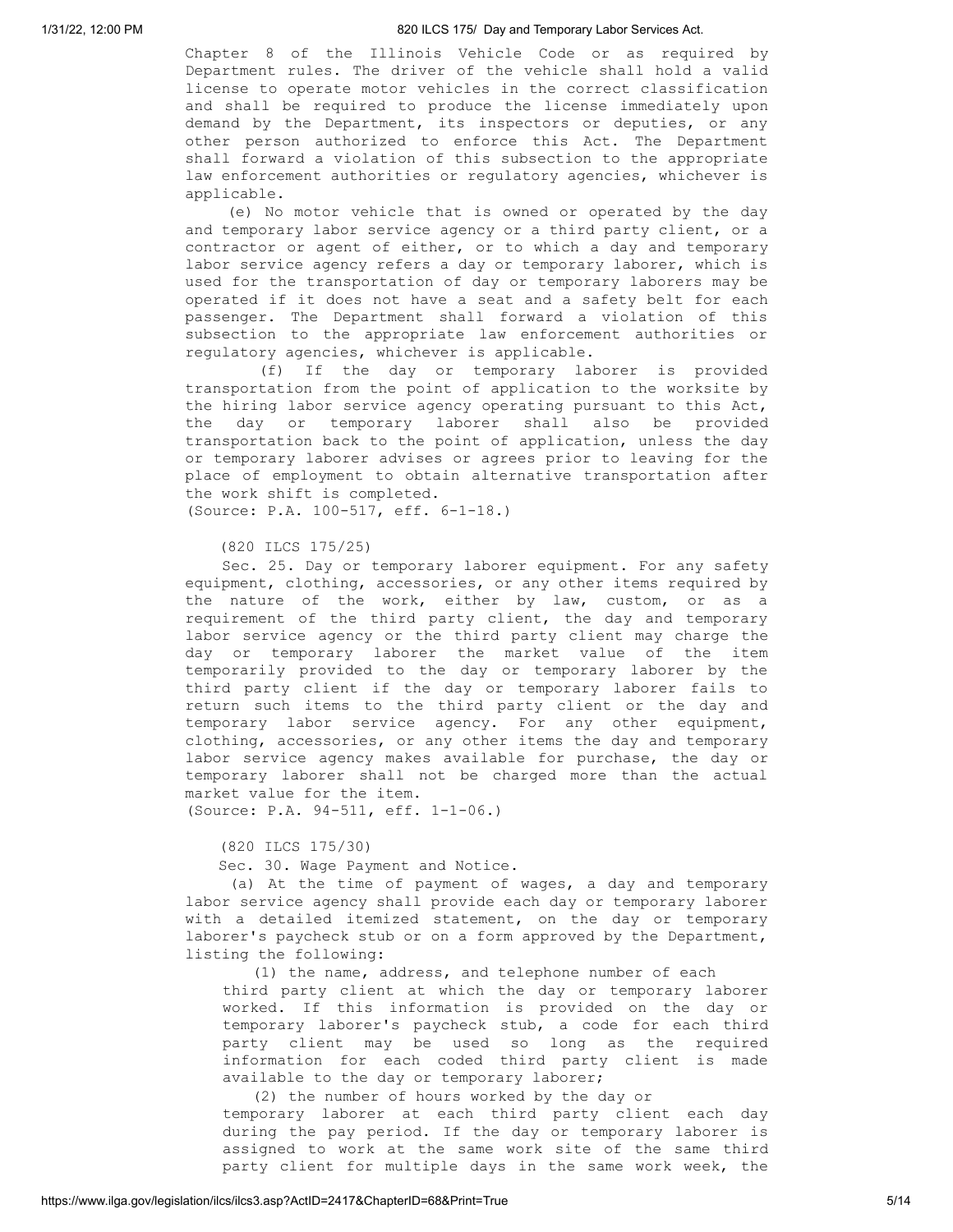day and temporary labor service agency may record a summary of hours worked at that third party client's worksite so long as the first and last day of that work week are identified as well. The term "hours worked" has the meaning ascribed to that term in 56 Ill. Adm. Code 210.110 and in accordance with all applicable rules or court interpretations under 56 Ill. Adm. Code 210.110;

(3) the rate of payment for each hour worked,

including any premium rate or bonus;

(4) the total pay period earnings;

(5) all deductions made from the day or temporary laborer's compensation made either by the third party client or by the day and temporary labor service agency, and the purpose for which deductions were made, including for the day or temporary laborer's transportation, food, equipment, withheld income tax, withheld social security payments, and every other deduction; and

(6) any additional information required by rules issued by the Department.

(a-1) For each day or temporary laborer who is contracted to work a single day, the third party client shall, at the end of the work day, provide such day or temporary laborer with a Work Verification Form, approved by the Department, which shall contain the date, the day or temporary laborer's name, the work location, and the hours worked on that day. Any third party client who violates this subsection (a-1) may be subject to a civil penalty not to exceed \$500 for each violation found by the Department. Such civil penalty may increase to \$2,500 for a second or subsequent violation. For purposes of this subsection (a-1), each violation of this subsection (a-1) for each day or temporary laborer and for each day the violation continues shall constitute a separate and distinct violation.

(b) A day and temporary labor service agency shall provide each worker an annual earnings summary within a reasonable time after the preceding calendar year, but in no case later than February 1. A day and temporary labor service agency shall, at the time of each wage payment, give notice to day or temporary laborers of the availability of the annual earnings summary or post such a notice in a conspicuous place in the public reception area.

(c) At the request of a day or temporary laborer, a day and temporary labor service agency shall hold the daily wages of the day or temporary laborer and make either weekly, bi-weekly, or semi-monthly payments. The wages shall be paid in a single check, or, at the day or temporary laborer's sole option, by direct deposit or other manner approved by the Department, representing the wages earned during the period, either weekly, bi-weekly, or semi-monthly, designated by the day or temporary laborer in accordance with the Illinois Wage Payment and Collection Act. Vouchers or any other method of payment which is not generally negotiable shall be prohibited as a method of payment of wages. Day and temporary labor service agencies that make daily wage payments shall provide written notification to all day or temporary laborers of the right to request weekly, bi-weekly, or semi-monthly checks. The day and temporary labor service agency may provide this notice by conspicuously posting the notice at the location where the wages are received by the day or temporary laborers.

(d) No day and temporary labor service agency shall charge any day or temporary laborer for cashing a check issued by the agency for wages earned by a day or temporary laborer who performed work through that agency. No day and temporary labor service agency or third party client shall charge any day or temporary laborer for the expense of conducting any consumer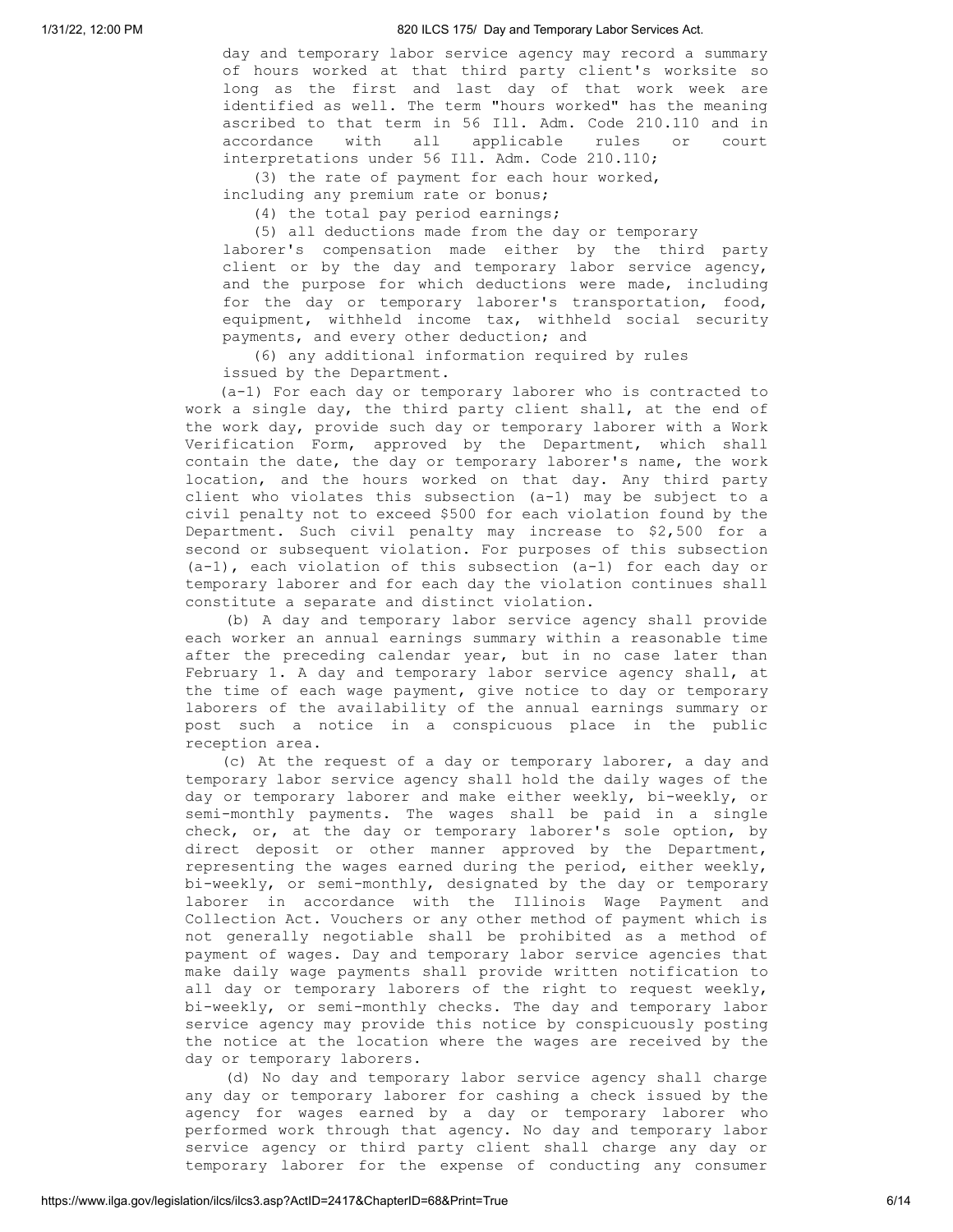report, as that term is defined in the Fair Credit Reporting Act, 15 U.S.C. 1681a(d), any criminal background check of any kind, or any drug test of any kind.

(e) Day or temporary laborers shall be paid no less than the wage rate stated in the notice as provided in Section 10 of this Act for all the work performed on behalf of the third party client in addition to the work listed in the written description.

(f) The total amount deducted for meals, equipment, and transportation may not cause a day or temporary laborer's hourly wage to fall below the State or federal minimum wage. However, a day and temporary labor service agency may deduct the actual market value of reusable equipment provided to the day or temporary laborer by the day and temporary labor service agency which the day or temporary laborer fails to return, if the day or temporary laborer provides a written authorization for such deduction at the time the deduction is made.

(g) A day or temporary laborer who is contracted by a day and temporary labor service agency to work at a third party client's worksite but is not utilized by the third party client shall be paid by the day and temporary labor service agency for a minimum of 4 hours of pay at the agreed upon rate of pay. However, in the event the day and temporary labor service agency contracts the day or temporary laborer to work at another location during the same shift, the day or temporary laborer shall be paid by the day and temporary labor service agency for a minimum of 2 hours of pay at the agreed upon rate of pay.

(h) A third party client is required to pay wages and related payroll taxes to a licensed day and temporary labor service agency for services performed by the day or temporary laborer for the third party client according to payment terms outlined on invoices, service agreements, or stated terms provided by the day and temporary labor service agency. A third party client who fails to comply with this subsection (h) is subject to the penalties provided in Section 70 of this Act. The Department shall review a complaint filed by a licensed day and temporary labor agency. The Department shall review the payroll and accounting records of the day and temporary labor service agency and the third party client for the period in which the violation of this Act is alleged to have occurred to determine if wages and payroll taxes have been paid to the agency and that the day or temporary laborer has been paid the wages owed him or her.

(Source: P.A. 100-517, eff. 6-1-18.)

#### (820 ILCS 175/33)

Sec. 33. Permanent placement. A day and temporary labor service shall attempt to place a current temporary laborer into a permanent position with a client when the client informs the agency of its plan to hire a permanent employee for a position like the positions for which employees are being provided by the agency at the same work location. (Source: P.A. 100-517, eff. 6-1-18.)

#### (820 ILCS 175/35)

Sec. 35. Public Access Area. Each day and temporary labor service agency shall provide adequate seating in the public access area of the offices of the agency. The public access area shall be the location for the notices required by Section 45 of this Act and any other State or federally mandated posting. The public access area shall allow for access to restrooms and water. (Source: P.A. 94-511, eff. 1-1-06.)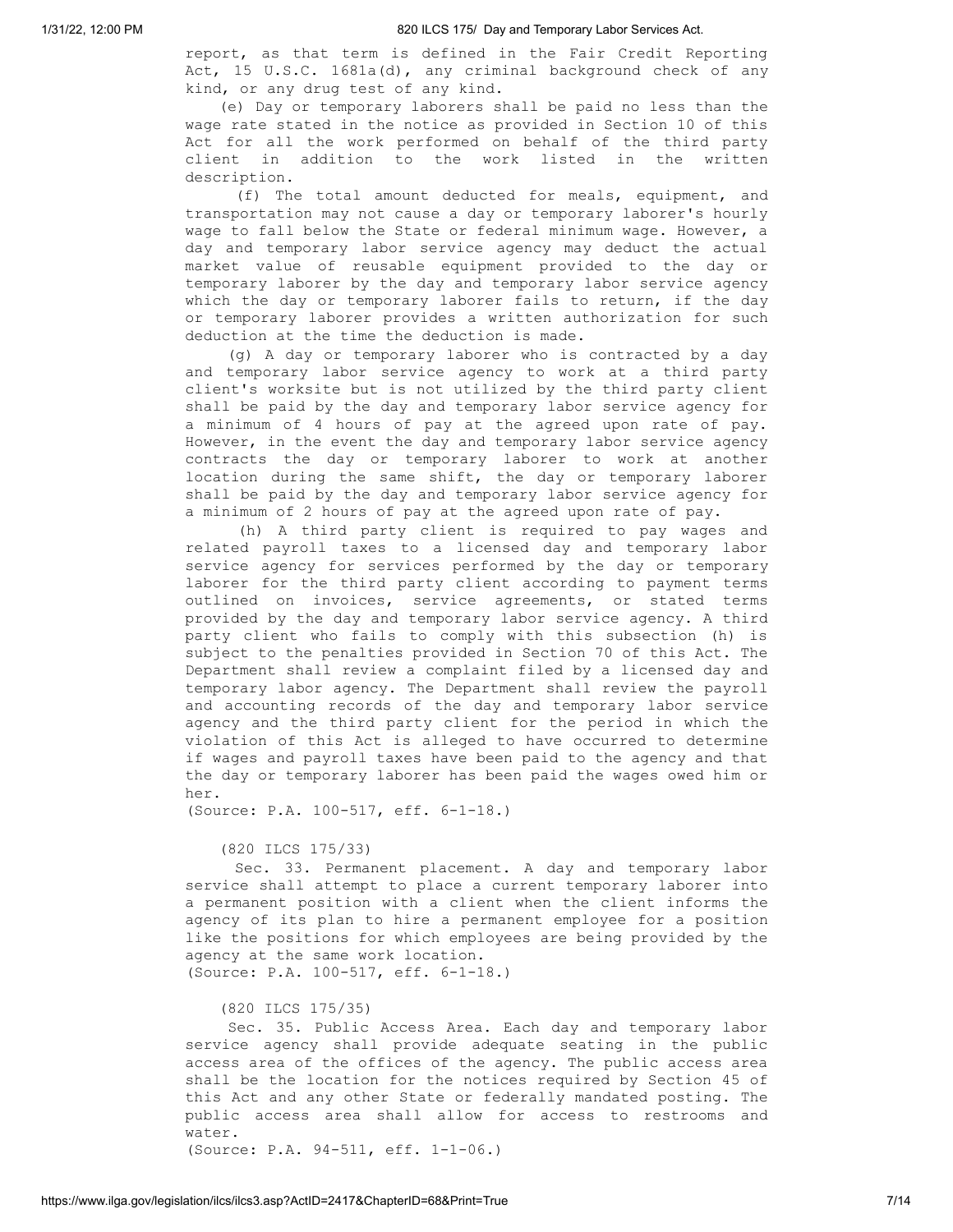## (820 ILCS 175/40)

Sec. 40. Work Restriction. No day and temporary labor service agency shall restrict the right of a day or temporary laborer to accept a permanent position with a third party client to whom the day or temporary laborer has been referred for work or restrict the right of such third party client to offer such employment to a day or temporary laborer. A day and temporary labor service agency may charge a placement fee to a third party client for employing a day or temporary laborer for whom a contract for work was effected by the day and temporary labor service agency not to exceed the equivalent of the total daily commission rate the day and temporary labor service agency would have received over a 60-day period, reduced by the equivalent of the daily commission rate the day and temporary labor service agency would have received for each day the day or temporary laborer has performed work for the day and temporary labor service agency in the preceding 12 months. Days worked at a day and temporary labor service agency in the 12 months preceding the effective date of this amendatory Act of the 94th General Assembly shall be included for purposes of calculating the maximum placement fee described in this Section. However, placement of a day or temporary laborer who is contracted by a day and temporary labor service agency to provide skilled labor shall not be subject to any placement fee cap. For purposes of this Section, a day or temporary laborer who performs "skilled labor" shall apply only where the day and temporary labor service agency performs an advanced application process, a screening process, which may include processes such as advanced testing, and a job interview. No fee provided for under this Section may be assessed or collected by the day and temporary labor service agency when the day or temporary laborer is offered permanent work following the suspension or revocation of the day and temporary labor service agency's registration by the Department.

(Source: P.A. 94-511, eff. 1-1-06.)

(820 ILCS 175/45)

Sec. 45. Registration; Department of Labor.

(a) A day and temporary labor service agency which is located, operates or transacts business within this State shall register with the Department of Labor in accordance with rules adopted by the Department for day and temporary labor service agencies and shall be subject to this Act and any rules adopted under this Act. Each day and temporary labor service agency shall provide proof of an employer account number issued by the Department of Employment Security for the payment of unemployment insurance contributions as required under the Unemployment Insurance Act, and proof of valid workers' compensation insurance in effect at the time of registration covering all of its employees. If, at any time, a day and temporary labor service agency's workers' compensation insurance coverage lapses, the agency shall have an affirmative duty to report the lapse of such coverage to the Department and the agency's registration shall be suspended until the agency's workers' compensation insurance is reinstated. The Department may assess each day and temporary labor service agency a nonrefundable registration fee not exceeding \$1,000 per year per agency and a non-refundable fee not to exceed \$250 for each branch office or other location where the agency regularly contracts with day or temporary laborers for services. The fee may be paid by check, money order, or the State Treasurer's E-Pay program or any successor program, and the Department may not refuse to accept a check on the basis that it is not a certified check or a cashier's check. The Department may charge an additional fee to be paid by a day and temporary labor service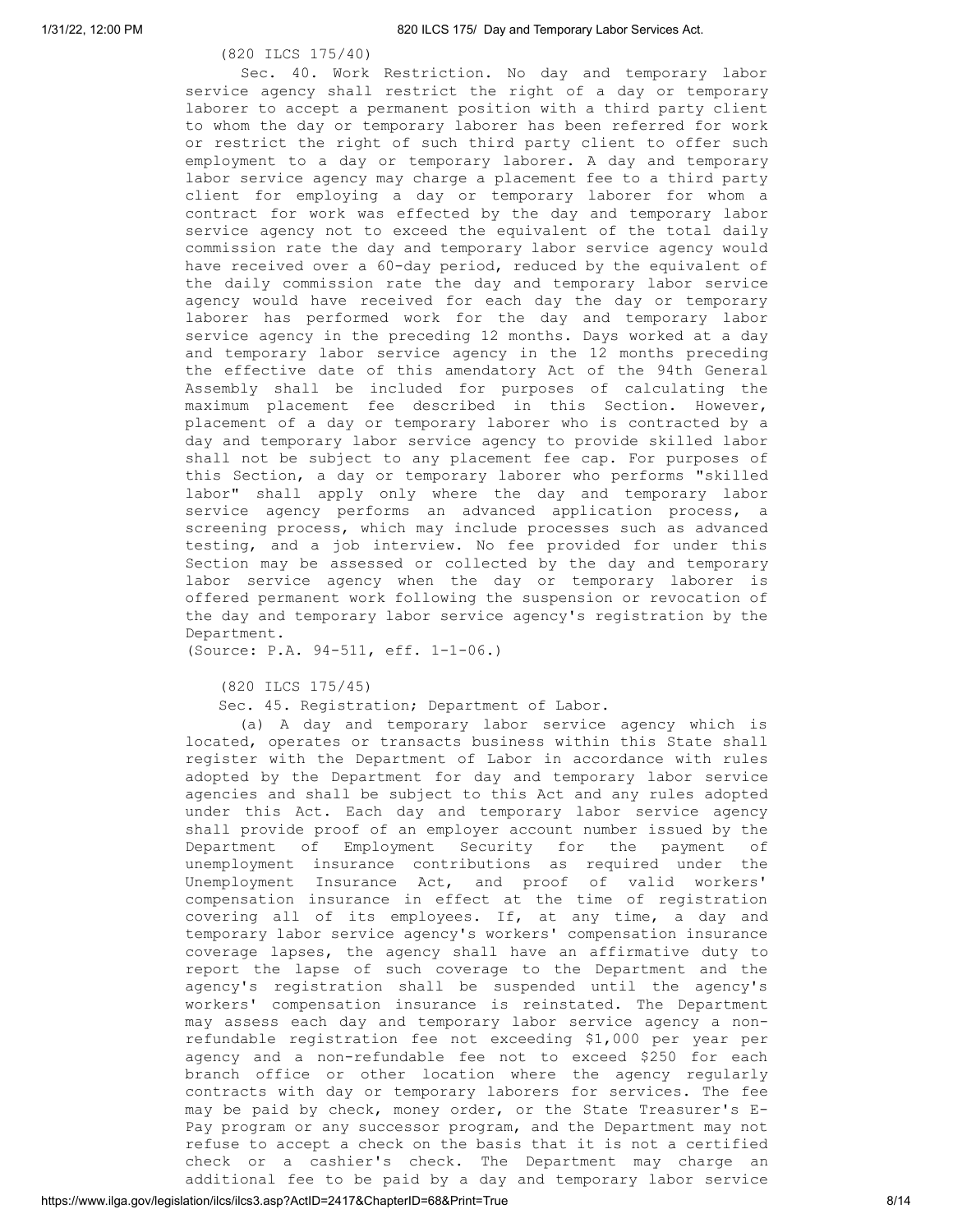agency if the agency, or any person on the agency's behalf, issues or delivers a check to the Department that is not honored by the financial institution upon which it is drawn. The Department shall also adopt rules for violation hearings and penalties for violations of this Act or the Department's rules in conjunction with the penalties set forth in this Act.

(a-1) At the time of registration with the Department of Labor each year, the day and temporary labor service agency shall submit to the Department of Labor a report containing the information identified in paragraph (9) of subsection (a) of Section 12, broken down by branch office, in the aggregate for all day or temporary laborers assigned within Illinois and subject to this Act during the preceding year. This information shall be submitted on a form created by the Department of Labor. The Department of Labor shall aggregate the information submitted by all registering day and temporary labor service agencies by removing identifying data and shall have the information available to the public only on a municipal and county basis. As used in this paragraph, "identifying data" means any and all information that: (i) provides specific information on individual worker identity; (ii) identifies the service agency in any manner; and (iii) identifies clients utilizing the day and temporary labor service agency or any other information that can be traced back to any specific registering day and temporary labor service agency or its client. The information and reports submitted to the Department of Labor under this subsection by the registering day and temporary labor service agencies are exempt from inspection and copying under Section 7.5 of the Freedom of Information Act.

(b) It is a violation of this Act to operate a day and temporary labor service agency without first registering with the Department in accordance with subsection (a) of this Section. The Department shall create and maintain at regular intervals on its website, accessible to the public: (1) a list of all registered day and temporary labor service agencies in the State whose registration is in good standing; (2) a list of day and temporary labor service agencies in the State whose registration has been suspended, including the reason for the suspension, the date the suspension was initiated, and the date, if known, the suspension is to be lifted; and (3) a list of day and temporary labor service agencies in the State whose registration has been revoked, including the reason for the revocation and the date the registration was revoked. The Department has the authority to assess a penalty against any day and temporary labor service agency that fails to register with the Department of Labor in accordance with this Act or any rules adopted under this Act of \$500 for each violation. Each day during which a day and temporary labor service agency operates without registering with the Department shall be a separate and distinct violation of this Act.

(c) An applicant is not eligible to register to operate a day and temporary labor service agency under this Act if the applicant or any of its officers, directors, partners, or managers or any owner of 25% or greater beneficial interest:

(1) has been involved, as owner, officer, director,

partner, or manager, of any day and temporary labor service agency whose registration has been revoked or has been suspended without being reinstated within the 5 years immediately preceding the filing of the application; or

(2) is under the age of 18.

(d) Every agency shall post and keep posted at each location, in a position easily accessible to all employees, notices as supplied and required by the Department containing a copy or summary of the provisions of the Act and a notice which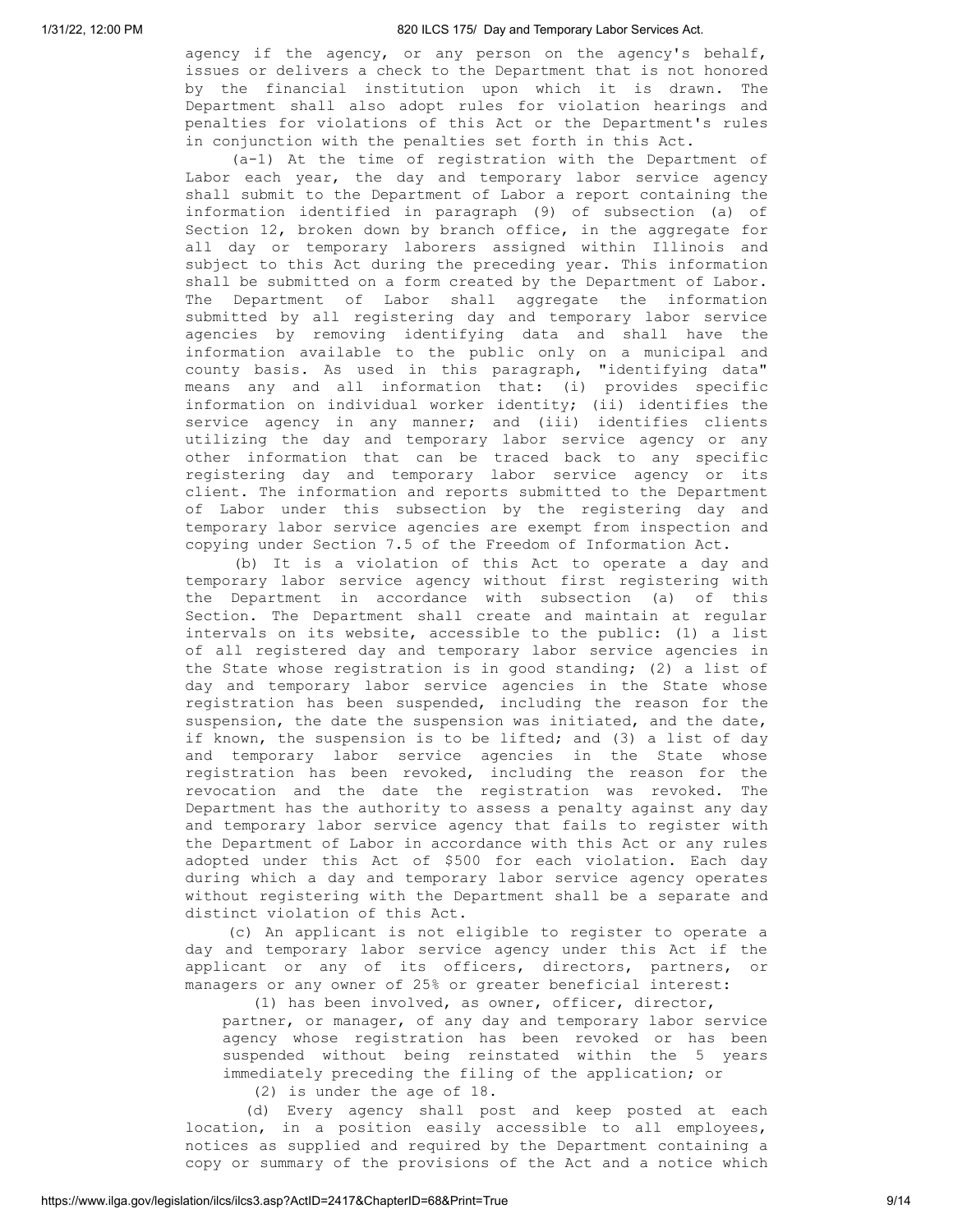informs the public of a toll-free telephone number for day or temporary laborers and the public to file wage dispute complaints and other alleged violations by day and temporary labor service agencies. Such notices shall be in English or any other language generally understood in the locale of the day and temporary labor service agency. (Source: P.A. 100-517, eff. 6-1-18.)

(820 ILCS 175/47)

Sec. 47. Location of a day and temporary labor service agency.

(a) In a municipality with more than 1,000,000 inhabitants, a day or temporary labor service agency may not operate or transact business at a location within 1,000 feet of: (i) a school building or a building in which a Boys and Girls Club is located; or (ii) real property comprising a school or a Boys and Girls Club.

(b) This Section does not apply to a day and temporary labor service agency that:

(1) registered with the Department of Labor prior to January 1, 2008; and

(2) received an occupancy permit for a location

described in subsection (a) of this Section from the municipality prior to January 1, 2008.

(c) As used in this Section, "school" means a public or private pre-school, elementary school, or secondary school.

(d) A home rule unit may not regulate the location of a day and temporary labor service agency in a manner inconsistent with the regulation by the State of the location of a day and temporary labor service agency under this Section. This subsection (d) is a limitation under subsection (i) of Section 6 of Article VII of the Illinois Constitution on the concurrent exercise by home rule units of powers and functions exercised by the State.

(Source: P.A. 96-451, eff. 1-1-10.)

(820 ILCS 175/50)

Sec. 50. Violations. The Department shall have the authority to deny, suspend, or revoke the registration of a day and temporary labor service agency if warranted by public health and safety concerns or violations of this Act. (Source: P.A. 94-511, eff. 1-1-06.)

(820 ILCS 175/55)

Sec. 55. Enforcement. It shall be the duty of the Department to enforce the provisions of this Act. The Department shall have the power to conduct investigations in connection with the administration and enforcement of this Act and any investigator with the Department shall be authorized to visit and inspect, at all reasonable times, any places covered by this Act and shall be authorized to inspect, at all reasonable times, contracts for the employment of all day or temporary laborers entered into by a third party client if the Department has received a complaint indicating that the third party client may have contracted with a day and temporary labor service agency that is not registered under this Act. The Department shall conduct hearings in accordance with the Illinois Administrative Procedure Act upon written complaint by an investigator of the Department or any interested person of a violation of the Act. After the hearing, if supported by the evidence, the Department may (i) issue and cause to be served on any party an order to cease and desist from further violation of the Act, (ii) take affirmative or other action as deemed reasonable to eliminate the effect of the violation, (iii) deny, suspend, or revoke any registration under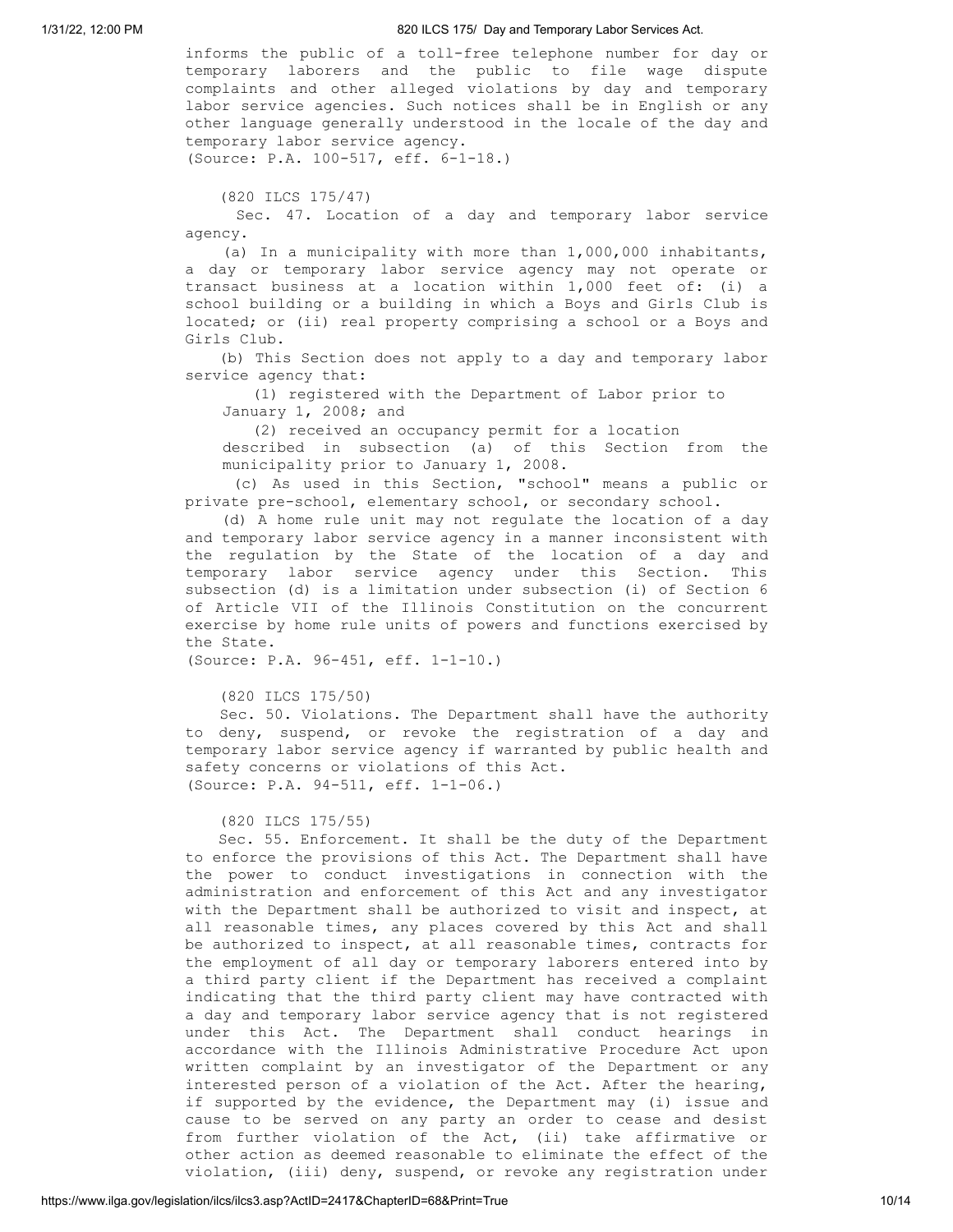this Act, and (iv) determine the amount of any civil penalty allowed by the Act. The Director of Labor or his or her representative may compel, by subpoena, the attendance and testimony of witnesses and the production of books, payrolls, records, papers, and other evidence in any investigation or hearing and may administer oaths to witnesses. Nothing in this Act applies to labor or employment of a clerical or professional nature.

(Source: P.A. 93-441, eff. 1-1-04; 94-511, eff. 1-1-06.)

(820 ILCS 175/60)

Sec. 60. Review under Administrative Review Law. Any party to a proceeding under this Act may apply for and obtain judicial review of an order of the Department entered under this Act in accordance with the provisions of the Administrative Review Law, and the Department in proceedings under the Act may obtain an order from the court for the enforcement of its order. (Source: P.A. 92-783, eff. 1-1-03.)

(820 ILCS 175/65)

Sec. 65. Contempt. Whenever it appears that any day and temporary labor service agency has violated a valid order of the Department issued under this Act, the Director of Labor may commence an action and obtain from the court an order commanding the day and temporary labor service agency to obey the order of the Department or be adjudged guilty of contempt of court and punished accordingly.

(Source: P.A. 92-783, eff. 1-1-03.)

(820 ILCS 175/70)

Sec. 70. Penalties.

(a) A day and temporary labor service agency or third party client that violates any of the provisions of this Act or any rule adopted under this Act shall be subject to a civil penalty not to exceed \$6,000 for violations found in the first audit by the Department. Following a first audit, a day and temporary labor service agency or third party client shall be subject to a civil penalty not to exceed \$2,500 for each repeat violation found by the Department within 3 years. For purposes of this subsection, each violation of this Act for each day or temporary laborer and for each day the violation continues shall constitute a separate and distinct violation. In determining the amount of a penalty, the Director shall consider the appropriateness of the penalty to the day and temporary labor service agency or third party client charged, upon the determination of the gravity of the violations. For any violation determined by the Department to be willful which is within 3 years of an earlier violation, the Department may revoke the registration of the violator, if the violator is a day and temporary labor service agency. The amount of the penalty, when finally determined, may be:

(1) Recovered in a civil action brought by the

Director of Labor in any circuit court. In this litigation, the Director of Labor shall be represented by the Attorney General.

(2) Ordered by the court, in an action brought by any party for a violation under this Act, to be paid to the Director of Labor.

(b) The Department shall adopt rules for violation hearings and penalties for violations of this Act or the Department's rules in conjunction with the penalties set forth in this Act.

Any administrative determination by the Department as to the amount of each penalty shall be final unless reviewed as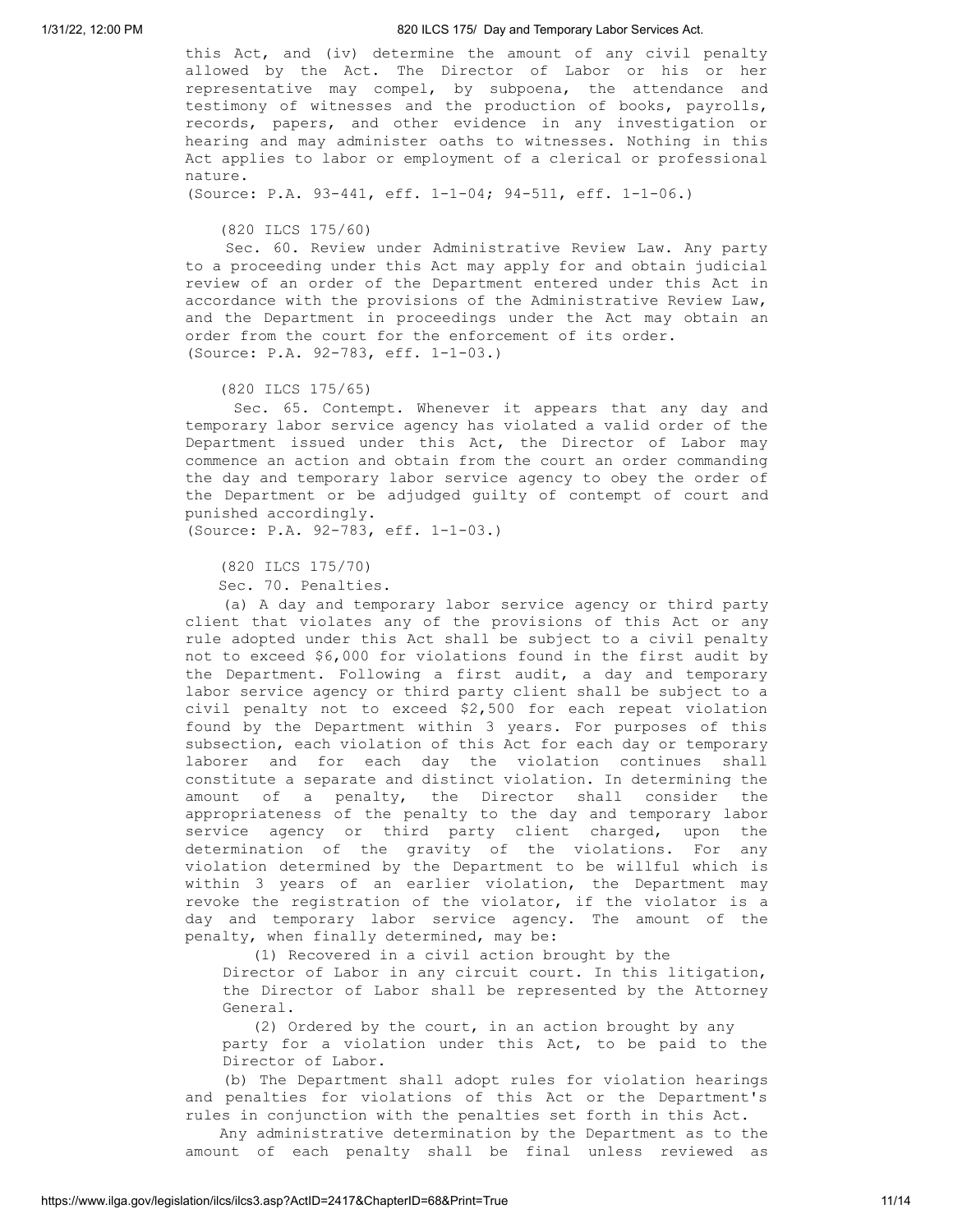provided in Section 60 of this Act. (Source: P.A. 96-1185, eff. 7-22-10.)

```
(820 ILCS 175/75)
```
Sec. 75. Willful violations.

(a) Whoever willfully violates any of the provisions of this Act or any rule adopted under this Act, or whoever obstructs the Department of Labor, its inspectors or deputies, or any other person authorized to inspect places of employment under this Act shall be liable for penalties up to double the statutory amount.

(b) Whoever willfully violates any of the provisions of this Act or any rule adopted under this Act which results in an underpayment to a day or temporary laborer shall be liable to the Department for up to 20% of the day and temporary labor service agency's or the third party client's total underpayment and shall also be liable to the employee for punitive damages in the amount of 2% of the amount of any such underpayments for each month following the date of payment during which the underpayments remain unpaid.

(c) The Director may promulgate rules for the collection of these penalties. The penalty shall be imposed in cases in which a day and temporary labor service agency's or a third party client's conduct is proven by a preponderance of the evidence to be willful. The penalty may be recovered in a civil action brought by the Director of Labor in any circuit court. In any such action, the Director of Labor shall be represented by the Attorney General.

(Source: P.A. 94-511, eff. 1-1-06.)

(820 ILCS 175/80)

Sec. 80. Child Labor and Day and Temporary Labor Services Enforcement Fund. All moneys received as fees and civil penalties under this Act shall be deposited into the Child Labor and Day and Temporary Labor Services Enforcement Fund and may be used for the purposes set forth in Section 17.3 of the Child Labor Law.

(Source: P.A. 98-463, eff. 8-16-13.)

(820 ILCS 175/85)

Sec. 85. Third party clients.

(a) It is a violation of this Act for a third party client to enter into a contract for the employment of day or temporary laborers with any day and temporary labor service agency not registered under Section 45 of this Act. A third party client has a duty to verify a day and temporary labor service agency's status with the Department before entering into a contract with such an agency, and on March 1 and September 1 of each year. A day and temporary labor service agency shall be required to provide each of its third party clients with proof of valid registration issued by the Department at the time of entering into a contract. A day and temporary labor service agency shall be required to notify, both by telephone and in writing, each day or temporary laborer it employs and each third party client with whom it has a contract within 24 hours of any denial, suspension, or revocation of its registration by the Department. All contracts between any day and temporary labor service agency and any third party client shall be considered null and void from the date any such denial, suspension, or revocation of registration becomes effective and until such time as the day and temporary labor service agency becomes registered and considered in good standing by the Department as provided in Section 50 and Section 55. Upon request, the Department shall provide to a third party client a list of entities registered as day and temporary labor service agencies. The Department shall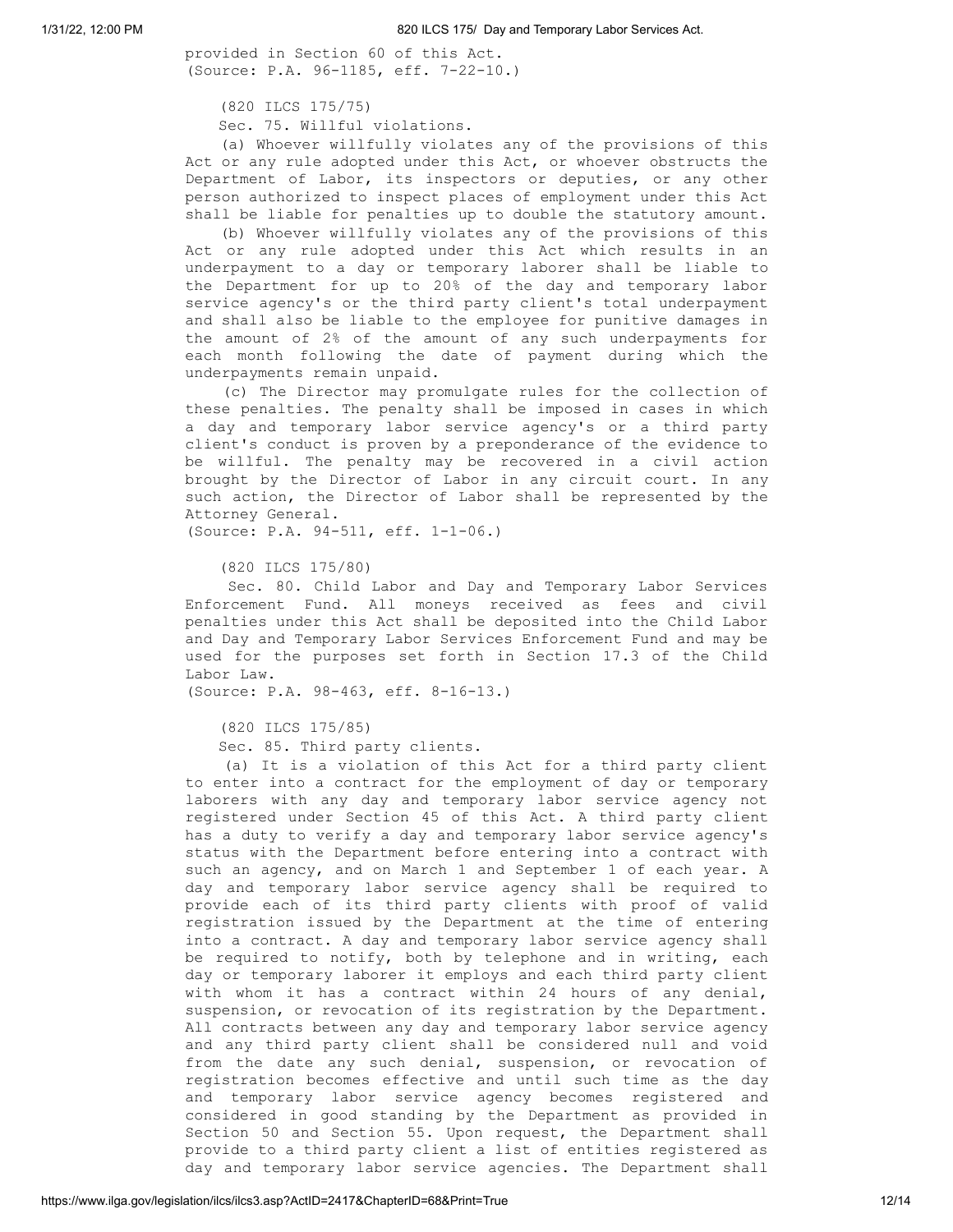provide on the Internet a list of entities registered as day and temporary labor service agencies. A third party client may rely on information provided by the Department or maintained on the Department's website pursuant to Section 45 of this Act and shall be held harmless if such information maintained or provided by the Department was inaccurate. Any third party client that violates this provision of the Act is subject to a civil penalty not to exceed \$500. Each day during which a third party client contracts with a day and temporary labor service agency not registered under Section 45 of this Act shall constitute a separate and distinct offense.

(b) If a third party client leases or contracts with a day and temporary service agency for the services of a day or temporary laborer, the third party client shall share all legal responsibility and liability for the payment of wages under the Illinois Wage Payment and Collection Act and the Minimum Wage Law.

(Source: P.A. 93-441, eff. 1-1-04; 94-511, eff. 1-1-06.)

(820 ILCS 175/90)

Sec. 90. Retaliation.

(a) Prohibition. It is a violation of this Act for a day and temporary labor service agency or third party client, or any agent of a day and temporary labor service agency or third party client, to retaliate through discharge or in any other manner against any day or temporary laborer for exercising any rights granted under this Act. Such retaliation shall subject a day and temporary labor service agency or third party client, or both, to civil penalties pursuant to this Act or a private cause of action.

(b) Protected Acts from Retaliation. It is a violation of this Act for a day and temporary labor service agency or third party client to retaliate against a day or temporary laborer for:

(1) making a complaint to a day and temporary labor service agency, to a third party client, to a co-worker, to a community organization, before a public hearing, or to a State or federal agency that rights guaranteed under this Act have been violated;

(2) causing to be instituted any proceeding under or related to this Act; or

(3) testifying or preparing to testify in an investigation or proceeding under this Act.

(Source: P.A. 94-511, eff. 1-1-06.)

(820 ILCS 175/95)

Sec. 95. Private Right of Action.

(a) A person aggrieved by a violation of this Act or any rule adopted under this Act by a day and temporary labor service agency or a third party client may file suit in circuit court of Illinois, in the county where the alleged offense occurred or where any day or temporary laborer who is party to the action resides, without regard to exhaustion of any alternative administrative remedies provided in this Act. A day and temporary labor service agency aggrieved by a violation of this Act or any rule adopted under this Act by a third party client may file suit in circuit court of Illinois, in the county where the alleged offense occurred or where the day and temporary labor service agency which is party to the action is located. Actions may be brought by one or more day or temporary laborers for and on behalf of themselves and other day or temporary laborers similarly situated. A day or temporary laborer whose rights have been violated under this Act by a day and temporary labor service agency or a third party client or a day and